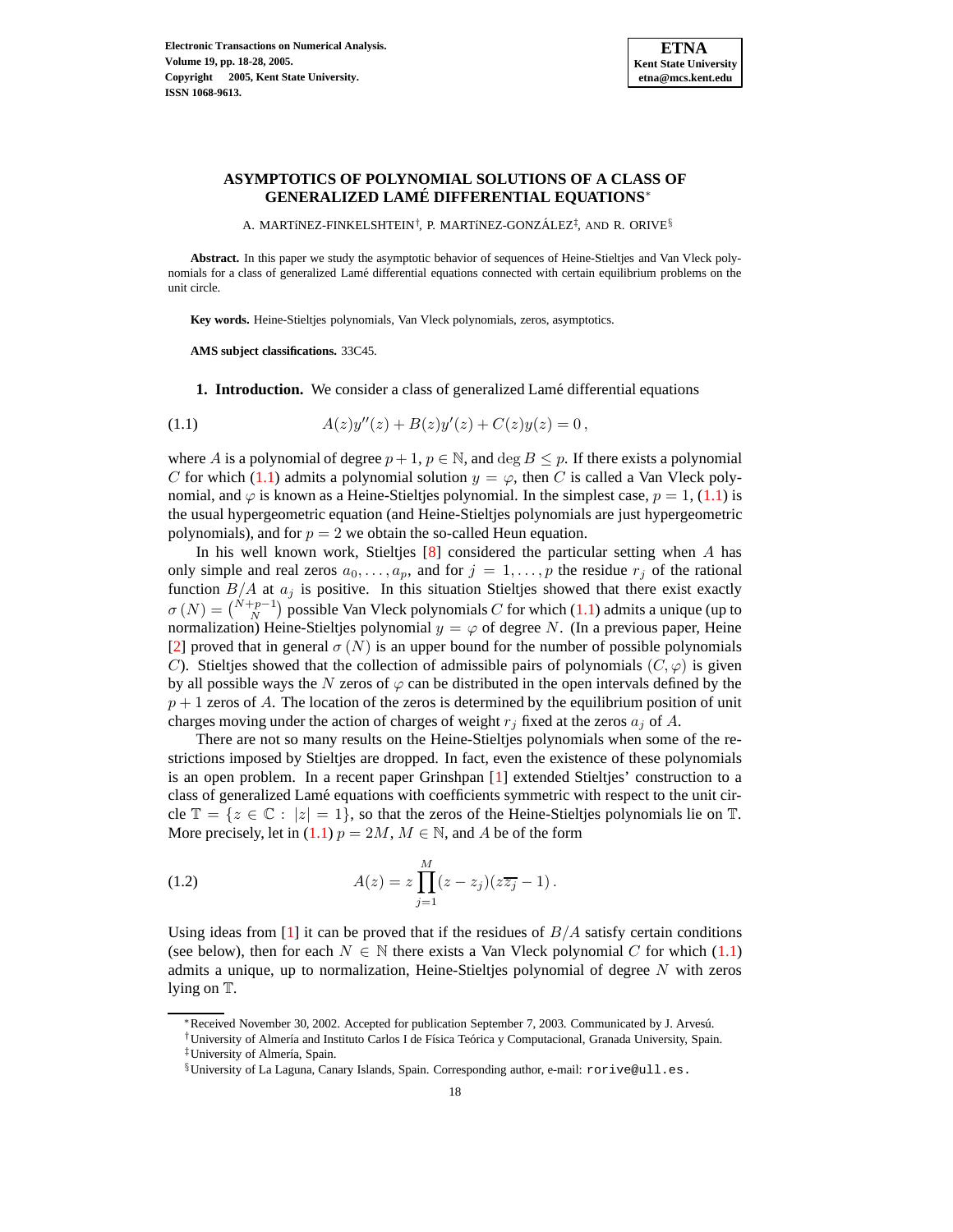<span id="page-1-0"></span>Asymptotics of polynomial solutions of a class of generalized Lamé differential equations 19

In the classical situation described by Stieltjes, the asymptotic behavior of the Van Vleck and Heine-Stieltjes polynomials, based on the electrostatic interpretation of their zeros, has been described recently in [\[4\]](#page-10-3) in terms of the equilibrium measures in presence of an external field; see also the bibliography therein for some additional historical background. In this paper we perform the asymptotic analysis of the configuration described in [\[1\]](#page-10-2) in the spirit of [\[4\]](#page-10-3).

Let  $\Lambda$  be an infinite subset of  $\mathbb{N}$ ; for each  $N \in \Lambda$  define  $M = M(N) \in \mathbb{N}$  and consider a 1-parametric family of generalized Lamé differential equations of the type  $(1.1)$ ,

(1.3) 
$$
A_N(z)y''(z) + B_N(z)y'(z) + C_N(z)y(z) = 0, \quad N \in \Lambda,
$$

where  $A_N$  are of the form [\(1.2\)](#page-0-1), and  $C_N$  are Van Vleck polynomials. In other words, for each  $N \in \Lambda$  there exists a polynomial solution  $y = \varphi_N$  of [\(1.3\)](#page-1-0) of degree N.

<span id="page-1-1"></span>We study the asymptotic behavior of the sequences  $\{\varphi_N\}$  and  $\{C_N\}$  as  $N \to \infty$ ,  $N \in \Lambda$ , under the following additional assumptions:

(1.4)  
\n
$$
S(N) := -\frac{1}{2} \sum_{\substack{A_N(\xi) = 0, \\ \xi \neq 0}} \text{res} \frac{B_N}{A_N}(\xi) > 0, \quad N \in \Lambda, \quad \text{and} \quad \lim_{N \in \Lambda} \frac{S(N)}{N} = \lambda \in [0, \infty)
$$

(implicitly, we assume the existence of this limit).

The outline of the paper is as follows. In Sect. 2 we state the problem in detail; the minimum energy problem on the unit circle associated with the Lamé equation above is briefly described. The asymptotic behavior of Heine-Stieltjes and Van Vleck polynomials is analyzed in Sect 3. Finally, in Sect 4, our results are illustrated with some simple examples.

**2. An equilibrium problem on the unit circle.** We are given subsequences  $N \in \Lambda$ ,  $M = M(N) \in \mathbb{N}$ , and the corresponding Lamé differential equations [\(1.3\)](#page-1-0), with the following symmetry conditions satisfied for each  $N \in \Lambda$ :

$$
A_N(z) = zQ_N(z) , \qquad B_N(z) = Q_N(z) - zR_N(z) ,
$$

where

- $Q_N$  is a polynomial of degree 2M with simple zeros and such that  $Q_N^*(z)$  =  $z^{2M}\overline{Q_N(1/\overline{z})} = Q_N(z)$ ; in particular,  $Q_N(0) \neq 0$  and  $Q_N(z) \neq 0$  for  $|z| = 1$ .
- $R_N$  is a polynomial of degree  $2M 1$  such that if  $Q_N(\xi) = Q_N(\xi^*) = 0$ , with  $\xi^* = 1/\overline{\xi}$ , we have

<span id="page-1-2"></span>
$$
\mathop{\mathrm{res}}\limits_{z=\xi} \frac{R_N}{Q_N}\left(z\right) = \mathop{\mathrm{res}}\limits_{z=\xi^*} \frac{R_N}{Q_N}\left(z\right) > 0\,.
$$

Under these conditions, we know from [\[1\]](#page-10-2) that there exists a polynomial  $C_N$  of degree  $\leq 2M - 1$  such that [\(1.3\)](#page-1-0) admits a polynomial solution  $y = \varphi_N$  of degree N. Its zeros belong to T and define the unique equilibrium configuration in the external field generated by positive charges fixed at the zeros of  $Q_N$ .

Let us denote by  $z_{Nk}$ ,  $k = 1, ..., M$ , the zeros of  $Q_N$  that lie in the open unit disc  $\mathbb{D} = \{z \in \mathbb{C} : |z| < 1\}$  (recall that we assume also that  $|z_{Nk}| > 0$ ), and by  $z_{Nk}^* = 1/\overline{z_{Nk}}$ their symmetric counterparts in  $\mathbb{E} = \{z \in \mathbb{C} : |z| > 1\}.$ 

At each  $z_{Nk}$  we place a negative charge of value  $-w_{Nk}$ , where

(2.1) 
$$
w_{Nk} = \mathop{\rm res}_{z=z_{Nk}} \frac{R_N}{Q_N}(z) > 0, \quad k = 1, ..., M,
$$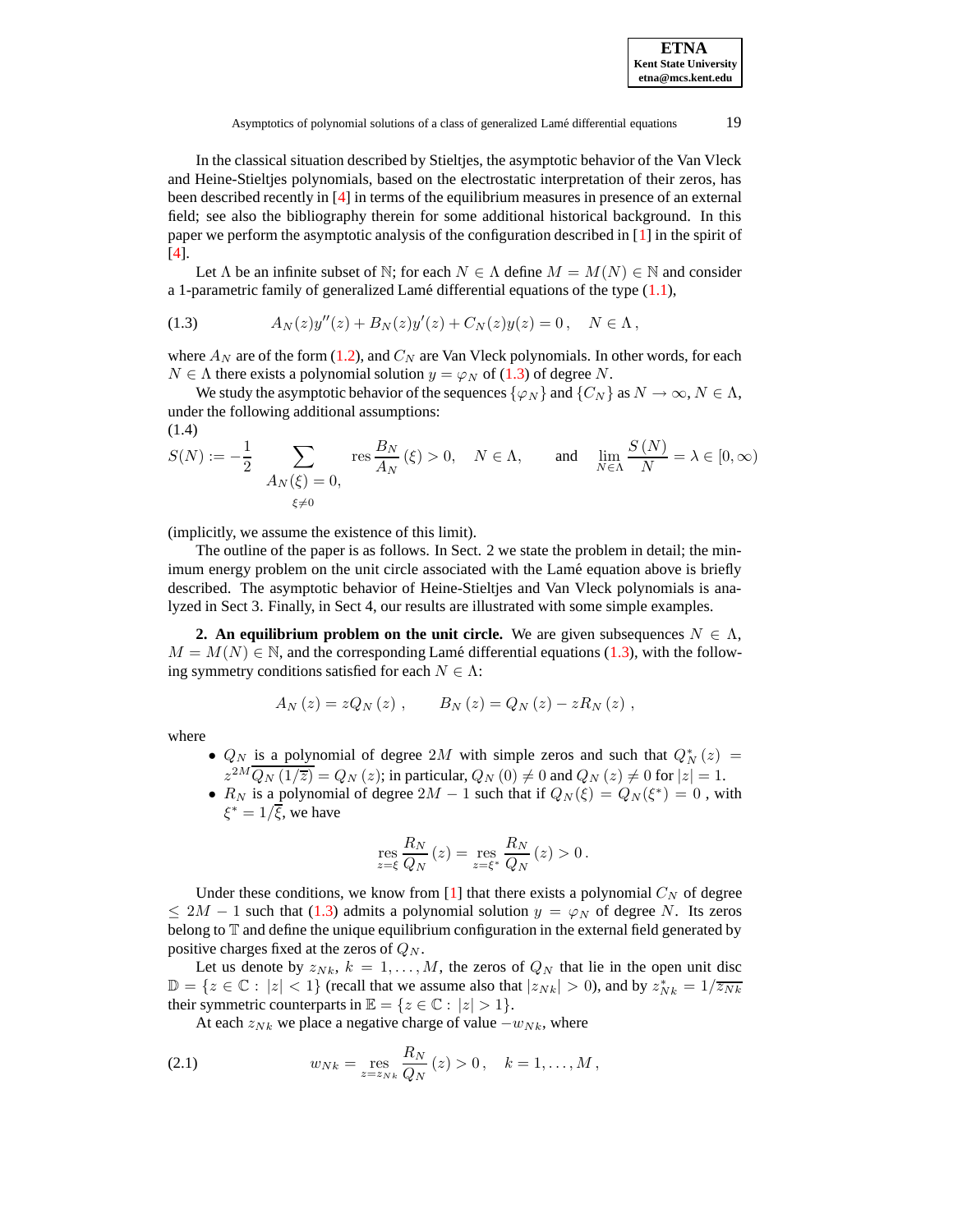

### 20 A. Martínez-Finkelshtein, P. Martínez-González, and R. Orive

along with N movable unit positive charges  $\lambda_{Nk}$ ,  $k = 1, ..., N$  on T. The problem consists in minimizing the total (logarithmic) energy of the system. This setting extends the one studied in [\[1\]](#page-10-2), where  $M = N$  and  $w_{Nk} = 1$   $(k = 1, \ldots, M)$ .

The total energy of the system described is given by

$$
E(\lambda_{N1},\ldots,\lambda_{NN})=-\sum_{k
$$

and it is easy to verify that the equilibrium configuration is attained at points  $\lambda_{Nk} \in \mathbb{T}$ ,  $k = 1, \ldots, N$ , if and only if the resultant electrostatic force at each of them is normal to  $\mathbb{T}$ , i.e.

Im 
$$
\left\{\lambda_{Nk}\left[\sum_{l\neq k}\frac{1}{\lambda_{Nk}-\lambda_{Nl}}-\sum_{l=1}^{M}\frac{w_{Nl}}{\lambda_{Nk}-z_{Nl}}\right]\right\}=0, \quad k=1,\ldots,N.
$$

As it was shown in [\[1\]](#page-10-2), for an equilibrium configuration  $\{\lambda_{N1} \dots, \lambda_{NN}\}$  there exists a polynomial  $C_N$  such that

$$
\varphi_N(z) = \prod_{j=1}^N (z - \lambda_{Nj})
$$

<span id="page-2-0"></span>is a polynomial solution of  $(1.3)$ . Moreover, given the polynomial  $C_N$ , the polynomial solution of  $(1.3)$  is unique (up to a constant factor). Indeed, let us write  $(1.3)$  in the following "self-adjoint" form:

(2.2) 
$$
\left(\frac{z}{P_N(z)}y'\right)' + \frac{C_N}{P_N(z)Q_N(z)}y = 0,
$$

where  $P_N(z) = \prod^M$  $\prod_{k=1}^{m} (z - z_{Nk})^{w_{Nk}} (z - z_{Nk}^*)^{w_{Nk}}$  is a function satisfying that  $P'_{N}/P_{N} =$  $R_N/Q_N$ . Thus, if u and v are two polynomial solutions of [\(2.2\)](#page-2-0), it yields

$$
\left(\frac{z}{P_N(z)}u'\right)'v - \left(\frac{z}{P_N(z)}v'\right)'u = 0,
$$

which implies

$$
\left(\frac{z}{P_N(z)}\left(u'v - uv'\right)\right)' = 0,
$$

and, hence, we obtain that  $z(u'v - uv') = \text{const} \cdot P_N$ . Since  $P_N(0) \neq 0$ , we conclude that  $u$  and  $v$  are linearly dependent. Moreover, this argument shows that any other solution of the differential equation cannot be regular at the origin.

**3. Asymptotic behavior of Heine-Stieltjes and Van Vleck polynomials.** We start by recalling some facts from the logarithmic potential theory (for basic definitions, see e.g. [\[5,](#page-10-4) Section I.1] or [\[7,](#page-10-5) Appendix]).

If  $\mu$  is a finite and compactly supported Borel measure on the complex plane  $\mathbb{C}$ , we denote by  $supp(\mu)$  its support, by

$$
V(\mu; z) = \int \log \frac{1}{|z - t|} \, d\mu(t)
$$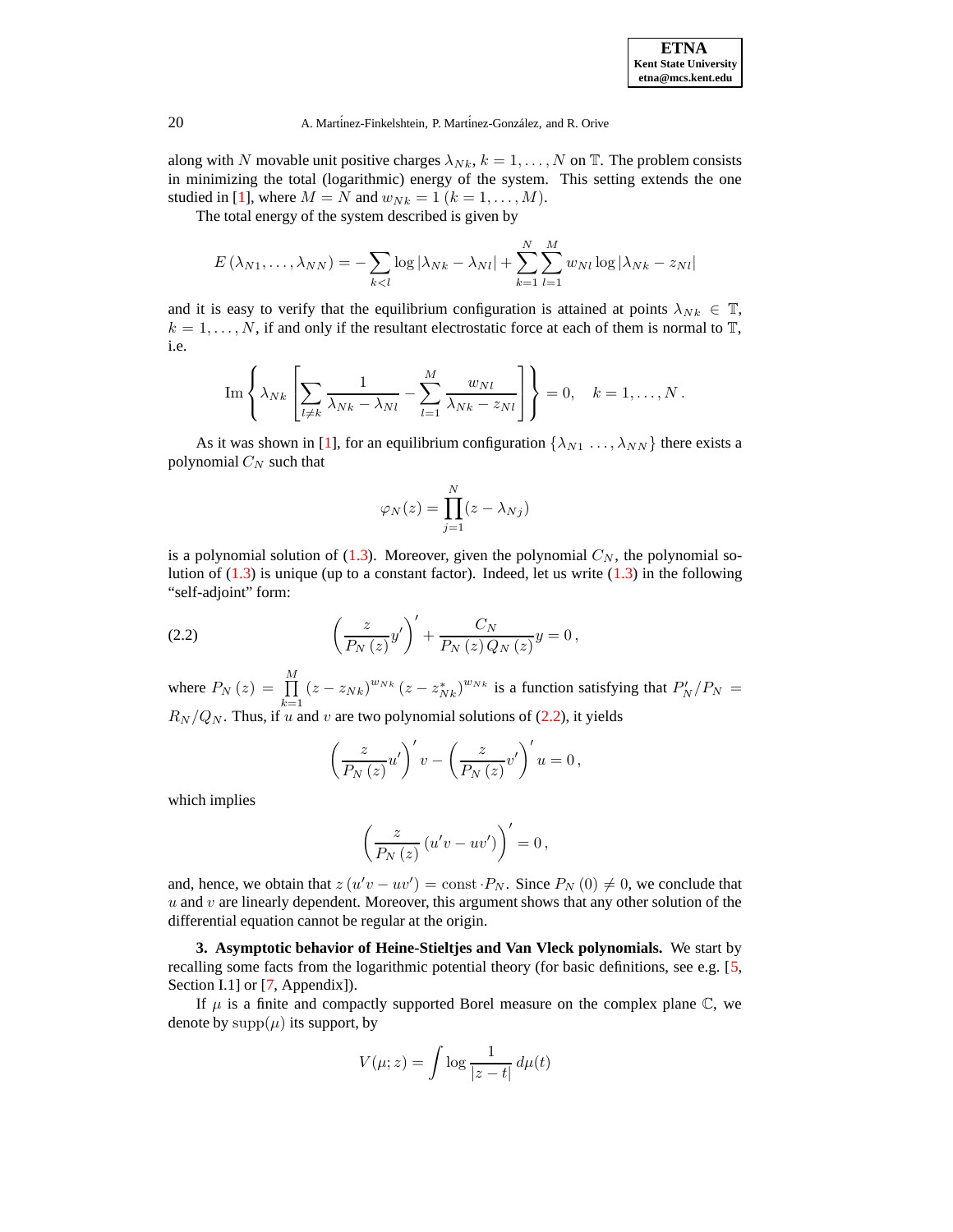Asymptotics of polynomial solutions of a class of generalized Lamé differential equations  $21$ 

its logarithmic potential, and by

$$
I(\mu) = \iint \log \frac{1}{|z-t|} \, d\mu(t) \, d\mu(z)
$$

its logarithmic energy (in fact, doubled).

A function  $w : \mathbb{T} \to \mathbb{R}_+$  is an *admissible weight* on  $\mathbb{T}$  if w is upper-semicontinuous and the set  $\{z \in \mathbb{T} : w(z) > 0\}$  has positive logarithmic capacity. The (admissible) *external field*  $\psi$  on  $\mathbb T$  is defined by

$$
w(z) = e^{-\psi(z)}, \quad z \in \mathbb{T},
$$

and the weighted energy  $I_{\psi}(\mu)$  of a Borel measure  $\mu$  on  $\mathbb{T}$ , by

<span id="page-3-0"></span>
$$
I_{\psi}(\mu) = I(\mu) + 2 \int \psi \, d\mu \, .
$$

We now consider the problem of minimization of the weighted energy  $I_{\psi}(\mu)$  in the class  $M$  of positive Borel unit measures on  $T$ . The following lemma is a direct consequence of well-known results (see [\[5,](#page-10-4) Theorem I.1.3]):

LEMMA 3.1. *If*  $\psi$  *is an admissible weight then there exists a unique*  $\mu = \mu(\psi) \in \mathcal{M}$ (the equilibrium measure) *such that*

$$
I_{\psi}(\mu) \leq I_{\psi}(\nu)
$$
, for every  $\nu \in \mathcal{M}$ .

*Moreover,* µ *is characterized by the following property:*

$$
\min_{z \in \mathbb{T}} \left( V(\mu; z) + \psi(z) \right) = V(\mu; z) + \psi(z), \quad z \in \text{supp}(\mu).
$$

In particular, if  $\psi = 0$ , we have that  $\mu$  is the normalized Lebesgue measure on T (called also *Robin distribution* on T).

Recall also that given a unit Borel measure  $\nu$  on  $\mathbb{C} \setminus \mathbb{T}$ , the balayage measure  $\hat{\nu}$  of  $\nu$  onto  $T$  is the unit measure supported on  $T$  such that

$$
V(\nu; z) - V(\widehat{\nu}; z) \equiv \text{const}, \quad z \in \mathbb{T},
$$

 $(cf. [5, II.4]).$  $(cf. [5, II.4]).$  $(cf. [5, II.4]).$ 

Back to our problem, for each N and  $M = M(N)$ , we know that given  $Q_N$  and  $R_N$  as above, there exists a polynomial  $C_N$  of degree  $\leq 2M - 1$  for which the differential equation [\(1.3\)](#page-1-0) admits a unique (up to normalization) polynomial solution  $y = \varphi_N$  of degree N, whose zeros are in the equilibrium position described above. We have assumed also the existence of the limit in  $(1.4)$ .

If as above  $z_{Nk}$  denote the M zeros of  $Q_N$  which lie in D,  $w_{Nk}$  are given by [\(2.1\)](#page-1-2), and  $S = S(N) = w_{N1} + \cdots + w_{NM}$ , the expression

<span id="page-3-1"></span>
$$
\nu_N = \frac{1}{S} \sum_{k=1}^{M} w_{Nk} \delta_{z_{Nk}}
$$

defines a unit positive measure with support in  $D$ . By a weak compactness argument, there exists an infinite subsequence of  $\Lambda$  (that for simplicity we will denote by  $\Lambda$  again) such that  $\nu_N$  is convergent along  $\Lambda$  in the weak-\* topology to a unit measure  $\nu$ , supported in  $\mathbb{D}$ :

$$
\nu_N \longrightarrow \nu, \quad N \in \Lambda.
$$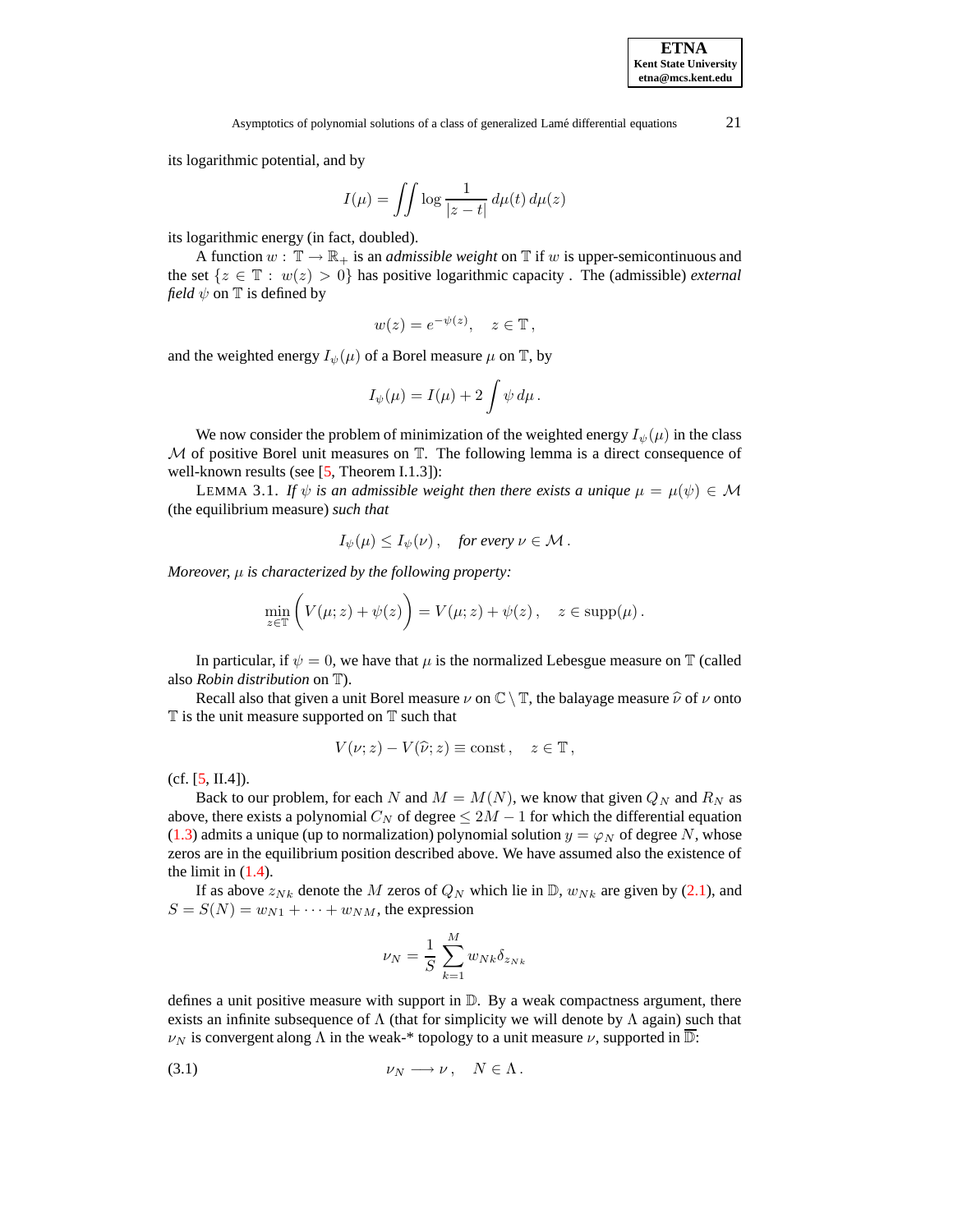22 A. Martinez-Finkelshtein, P. Martinez-González, and R. Orive

We can construct the symmetric measure  $\nu^*$ , supported in  $\overline{\mathbb{E}}$ , by taking  $d\nu^*(t) = d\nu(1/\overline{t})$ .

In the same way, to each Heine-Stieltjes polynomial  $\varphi_N$  with the zeros  $\lambda_{Nk} \in \mathbb{T}$ ,  $k =$  $1, \ldots, N$ , we can associate the unit counting measure

<span id="page-4-1"></span>
$$
\mu_N = \frac{1}{N} \sum_{k=1}^N \delta_{\lambda_{Nk}}.
$$

<span id="page-4-3"></span>THEOREM 3.2. *In the conditions above,*

*(i)*  $\mu_N \longrightarrow \mu$ ,  $N \in \Lambda$ , where  $\mu = \mu(\psi)$  is the equilibrium measure of  $\mathbb T$  *in the external field*  $\psi = -\lambda V(\nu;\cdot)$ *.* 

<span id="page-4-0"></span>*Furthermore, for the monic Heine-Stieltjes polynomials*  $\{\varphi_N\}_{N\in\Lambda}$  *it holds locally uniformly in*  $\mathbb{C} \setminus \mathbb{T}$  *that* 

(3.2) 
$$
\lim_{N \in \Lambda} |\varphi_N(z)|^{1/N} = \exp(-V(\mu; z)).
$$

*(ii) Assume additionally that there exists a compact set*  $\Delta \subset \mathbb{D} \setminus \{0\}$  *such that* 

(3.3)  $z_{Nk} \in \Delta$  *for*  $k = 1, ..., N$ *, and for all*  $N \in \Lambda$  *sufficiently large.* 

<span id="page-4-2"></span>*Let*  $\hat{\nu}$  *denote the balayage of*  $\nu$  *from*  $\mathbb{D}$  *onto*  $\mathbb{T}$ *, and*  $\omega_{\mathbb{T}}$  *stands for the normalized Lebesgue measure* (*Robin distribution*) *of*  $\mathbb{T}$ *. If*  $\lambda \hat{\nu} + (1 - \lambda) \omega_{\mathbb{T}}$  *is a positive measure on*  $\mathbb{T}$  *(for instance, if*  $\lambda \in [0, 1]$ *), then* 

<span id="page-4-4"></span>(3.4) 
$$
\mu_N \longrightarrow \lambda \widehat{\nu} + (1 - \lambda) \omega_{\mathbb{T}}, \quad N \in \Lambda,
$$

and for the monic Heine-Stieltjes polynomials  $\left\{\varphi_N\right\}_{N\in\Lambda}$  it holds

(3.5) 
$$
\lim_{N \in \Lambda} |\varphi_N(z)|^{1/N} = \begin{cases} \exp(-\lambda (V(\nu^*; z) - C)), & z \in \mathbb{D}, \\ |z|^{1-\lambda} \exp(-\lambda V(\nu; z)), & z \in \mathbb{E}, \end{cases}
$$

*locally uniformly in*  $\mathbb{C} \setminus \mathbb{T}$ *, where*  $C = \int \log |t| d\nu(t)$ *.* 

*Proof.* By [\[1\]](#page-10-2), for each  $N \in \Lambda$  the zeros  $\lambda_{N,k}$ ,  $k = 1, \ldots, N$ , of the Heine-Stieltjes polynomial  $\varphi_N$ , endowed with a +1 charge each, are in the equilibrium position in the external field created by M *negative* charges, of weight  $-w_{Nk}$ , placed at  $z_{Nk}$ ,  $k = 1, ..., M$ , where  $w_{Nk}$  are defined in [\(2.1\)](#page-1-2). This yields the fact that  $\mu_N \to \mu$ ,  $N \in \Lambda$  by standard arguments (see e.g. [\[4\]](#page-10-3)).

Indeed, the doubled total (discrete) energy of the configuration described above is

$$
K_N = 2E(\lambda_{N1}, \dots, \lambda_{NN}) = -\sum_{k \neq l} \log |\lambda_{Nk} - \lambda_{Nl}| + 2 \sum_{k=1}^N \sum_{l=1}^M w_{Nl} \log |\lambda_{Nk} - z_{Nl}|,
$$
  
=  $N^2 I(\mu_N) + 2S \sum_{k=1}^N \psi_N(\lambda_{Nk}),$ 

where

$$
\psi_N(t) = \frac{1}{S} \sum_{l=1}^M w_{Nl} \log |t - z_{Nl}| = -V(\nu_N; t).
$$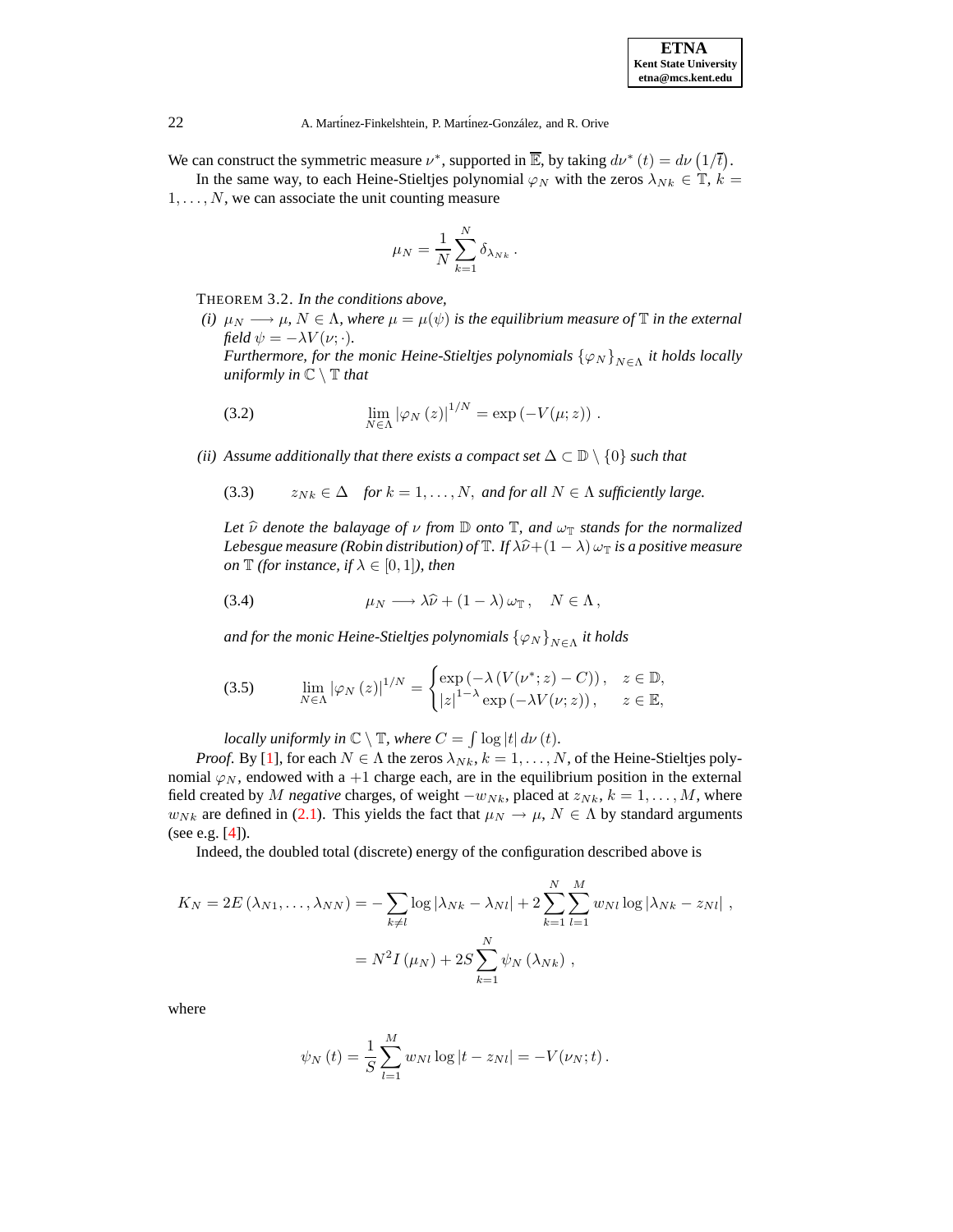Now, if  $\{r_{Nk}\}_{k=1}^N$  is any collection of N pairwise distinct points in T, by the equilibrium conditions,

$$
K_N \leq -\sum_{k \neq l} \log |r_{Nk} - r_{Nl}| + 2 \sum_{k=1}^{N} \sum_{l=1}^{M} w_{Nl} \log |r_{Nk} - z_{Nl}| ;
$$

integrating with respect to  $d\mu(r_{N1}) \dots d\mu(r_{NN})$ , we obtain that

$$
K_N \le N (N-1) I(\mu) + 2S \sum_{k=1}^N \int \psi_N(r_{Nk}) d\mu(r_{Nk}),
$$

<span id="page-5-0"></span>which yields

(3.6) 
$$
K_N \leq N (N-1) I(\mu) + 2NS \int \psi_N d\mu.
$$

On the other hand, if we take  $\varepsilon > 0$  and set  $K_{\varepsilon}(x, y) = \min \{-\log |x-y|, -\log \varepsilon\}$ , it is easy to see that

$$
N^{2} \iint K_{\varepsilon}(x, y) d\mu_{N}(x) d\mu_{N}(y) + 2NS \int \psi_{N} d\mu_{N}
$$
  
=  $N^{2} I(\mu_{N}) + 2NS \int \psi_{N} d\mu_{N} - N \log \varepsilon = K_{N} - N \log \varepsilon.$ 

The sequence  $\{\mu_N\}$  is weakly compact; thus, eventually passing to a subsequence, we may assume that  $\mu_N \to \sigma$ ,  $N \in \Lambda$ , where  $\sigma$  is a unit measure supported on T. Then dividing [\(3.6\)](#page-5-0) through by  $N^2$  and taking limits when  $N \to \infty$ ,  $N \in \Lambda$ , we obtain that

$$
\iint K_{\varepsilon}(x,y) d\sigma(x) d\sigma(y) + 2\lambda \int \psi d\sigma \le \Gamma(\mu) + 2\lambda \int \psi d\mu, \qquad \psi(s) = -V(\nu; s).
$$

Since  $\varepsilon > 0$  is arbitrary, it yields

$$
I_{\lambda\psi}(\sigma) = I(\sigma) + 2\lambda \int \psi \, d\sigma \le I(\mu) + 2\lambda \int \psi \, d\mu = I_{\lambda\psi}(\mu) .
$$

The uniqueness of the equilibrium measure in an external field implies that  $\sigma = \mu$ .

Formula [\(3.2\)](#page-4-0) is a direct consequence of the identity

$$
\log |\varphi_N(z)| = -N V(\mu_N; z), \quad z \in \mathbb{C} \setminus \mathbb{T},
$$

valid for monic polynomials  $\varphi_N$ , and the fact that all the zeros of  $\varphi_N$  belong to  $\mathbb{T}$ .

Now, assume condition [\(3.3\)](#page-4-1) satisfied; then  $\text{supp}(\nu) \cap \mathbb{T} = \emptyset$ ,  $0 \notin \text{supp }\nu$ , and we can construct the balayage measure  $\hat{v}$  of  $\nu$  onto T.

Formula [\(3.4\)](#page-4-2) is a well-known fact; see e. g. [\[5,](#page-10-4) Lemma IV.4.4]. It is sufficient to observe that  $\mu = \lambda \hat{\nu} + (1 - \lambda) \omega_{\mathbb{T}}$  is a unit measure and

$$
V(\mu; z) + \psi(z) = \lambda V(\widehat{\nu}; z) + (1 - \lambda) V(\omega_{\mathbb{T}}; z) - \lambda V(\nu; z) \equiv \text{const}, \quad z \in \mathbb{T}.
$$

By Lemma [3.1,](#page-3-0) the expression in the right hand side of  $(3.4)$  is the equilibrium measure in the external field  $\psi$ , and the statement follows from *(i)*.

**ETNA Kent State University etna@mcs.kent.edu**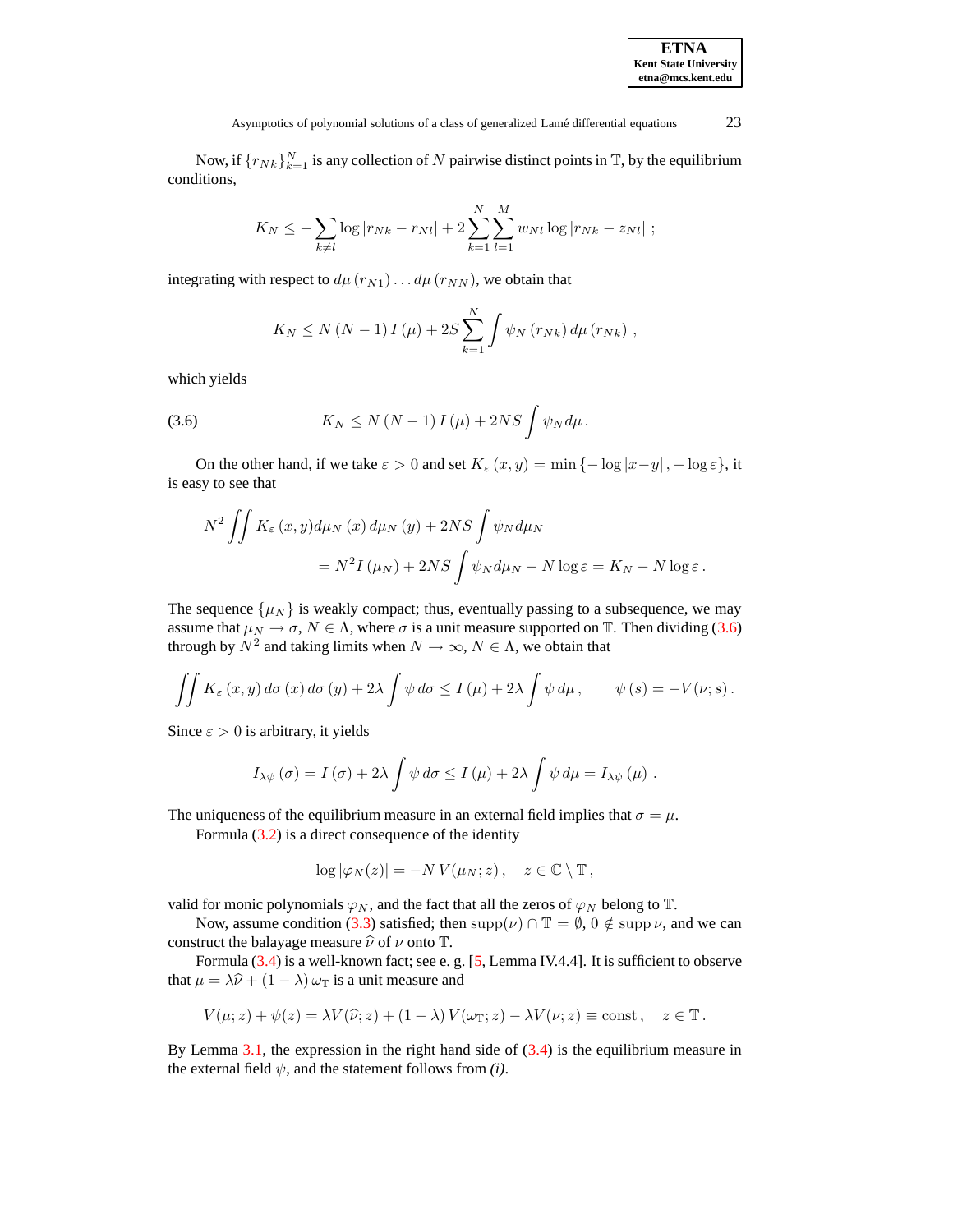24 A. Martinez-Finkelshtein, P. Martinez-González, and R. Orive

Having  $(3.4)$  we can be more specific in  $(3.2)$ . Indeed, let

$$
g_{\mathbb{D}}(z;t) = \log \left| \frac{1 - \overline{t}z}{z - t} \right|
$$

denote the Green function of  $\mathbb{D}$ ; the Green potential of  $\nu$  is given by

$$
G(\mathbb{D},\nu;z) = \int g_{\mathbb{D}}(z;t) d\nu(t) = \int \log \left| \frac{1-\overline{t}z}{z-t} \right| d\nu(t) = V(\nu;z) - V(\nu^*;z) + C,
$$

with  $C = \int \log |t| d\nu(t)$ , and  $\nu^*$  the measure symmetric to  $\nu$  with respect to  $\mathbb{T}$ .

By [\[5,](#page-10-4) Theorem II.5.1],

$$
V(\widehat{\nu}; z) - V(\nu; z) = \begin{cases} -G(\mathbb{D}, \nu; z), & z \in \mathbb{D}, \\ 0, & z \in \mathbb{E}. \end{cases}
$$

Thus,

$$
V(\widehat{\nu}; z) = \begin{cases} V(\nu^*; z) - C, & z \in \mathbb{D}, \\ V(\nu; z), & z \in \mathbb{E}. \end{cases}
$$

Taking into account that

$$
V(\omega_{\mathbb{T}}; z) = \begin{cases} 0, & z \in \mathbb{D}, \\ -\log|z|, & z \in \mathbb{E}, \end{cases}
$$

we obtain that

$$
V(\mu; z) = \lambda V(\hat{\nu}; z) + (1 - \lambda) V(\omega_{\mathbb{T}}; z) = \begin{cases} \lambda (V(\nu^*; z) - C), & z \in \mathbb{D}, \\ \lambda V(\nu; (z) - (1 - \lambda) \log |z|, & z \in \mathbb{E}, \end{cases}
$$

and along with  $(3.2)$  this settles the proof.  $\square$ 

REMARKS: For the case where  $\lambda > 1$  and  $\lambda \hat{\nu} + (1 - \lambda) \omega_{\mathbb{T}}$  is not a positive measure on the whole  $\mathbb T$ , in general it can be said only that the support of  $\mu$  is contained in the subset of T where  $\lambda \hat{\nu} + (1 - \lambda) \omega_T$  is positive. However, we shall see in the last section that in certain situations more information is available.

Once we know the asymptotic behavior of the Heine-Stieltjes polynomials  $\varphi_N$ , we can obtain the relative asymptotics for the Van Vleck polynomials  $C_N$ . For that purpose we rewrite the differential equation for  $\varphi_N$  in terms of the logarithmic derivative of its solution, reducing [\(1.3\)](#page-1-0) to a Riccati equation (see e.g. [\[3,](#page-10-6) I.4.9], [\[6\]](#page-10-7) or [\[9,](#page-10-8) Section 86]).

For each  $N\in \Lambda$  let

$$
h_N(z) = \frac{1}{N} \frac{\varphi'_N(z)}{\varphi_N(z)} = \int \frac{d\mu_N(x)}{z - x}
$$

and

$$
k_N(z) = \frac{1}{2S} \frac{R_N(z)}{Q_N(z)} = \frac{1}{2S} \frac{P'_N(z)}{P_N(z)} = \frac{1}{2} \int \frac{d\nu_N(x) + d\nu_N^*(x)}{z - x}.
$$

<span id="page-6-0"></span>By Theorem [3.2,](#page-4-3)

(3.7) 
$$
\lim_{N \in \Lambda} h_N(z) = h(z) = \int \frac{d\mu(x)}{z - x},
$$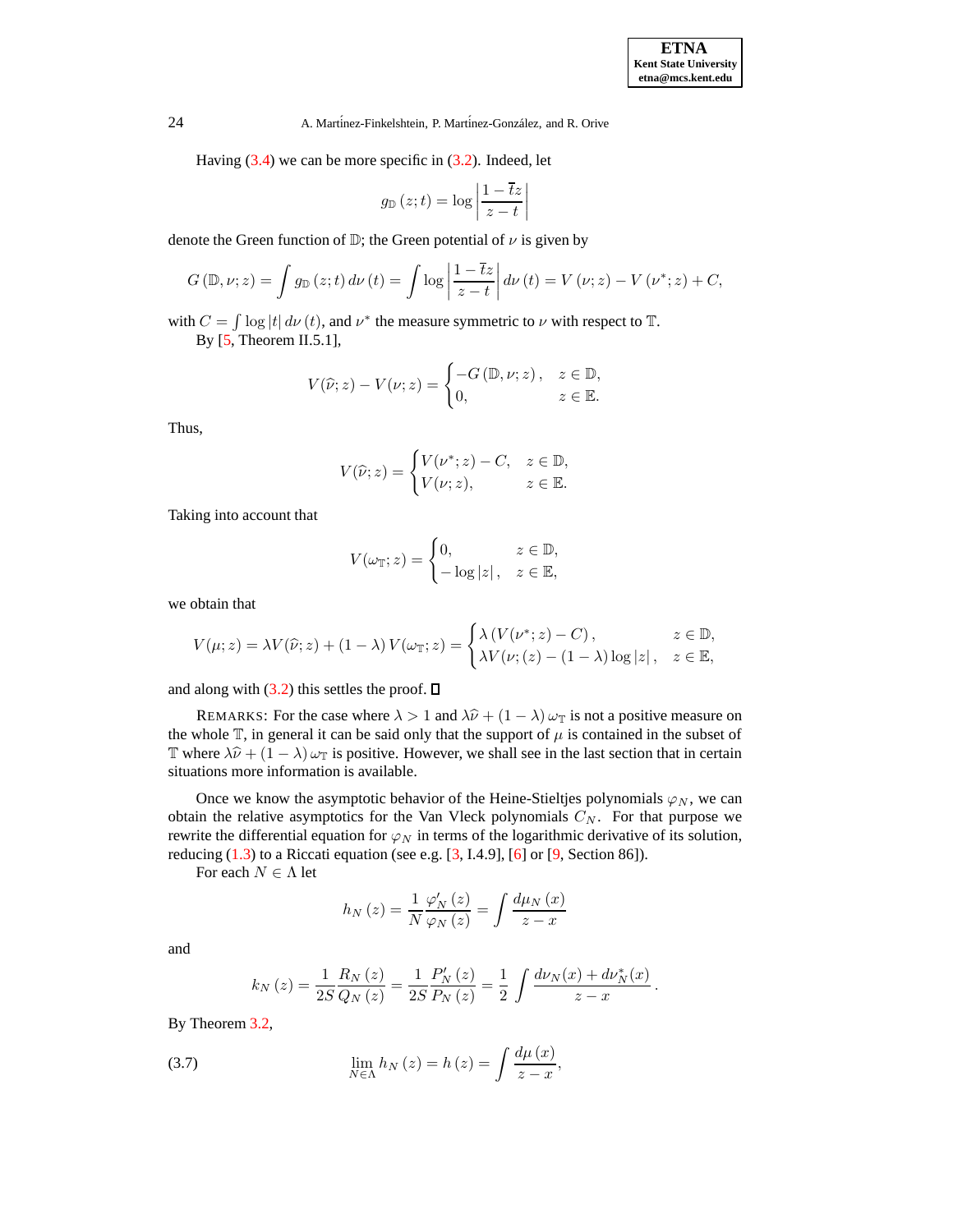# <span id="page-7-0"></span>Asymptotics of polynomial solutions of a class of generalized Lamé differential equations 25

uniformly in compact subsets of  $\mathbb{C}\backslash\mathbb{T}$ . Analogously, by [\(3.3\)](#page-4-1) there exists a compact set  $K = \Delta \cup \Delta^* \subset \mathbb{C} \setminus (\mathbb{T} \cup \{0\})$  such that

(3.8) 
$$
\lim_{N \in \Lambda} k_N(z) = k(z) = \frac{1}{2} \int \frac{d\nu(x) + d\nu^*(x)}{z - x},
$$

locally uniformly in  $\mathbb{C}\backslash K$ .

With these notations,  $(1.3)$  can be rewritten as

$$
\frac{z}{2S}\left(Nh_N^2\left(z\right)+h_N'\left(z\right)\right)+\left(\frac{1}{2S}-zk_N\left(z\right)\right)h_N\left(z\right)+\frac{C_N\left(z\right)}{2NSQ_N\left(z\right)}=0\,.
$$

Since with assumption [\(3.3\)](#page-4-1)  $\{h'_N\}_{N\in\Lambda}$  is also uniformly bounded on compact subsets of  $\mathbb{C}\backslash\mathbb{T}$ , taking limits as  $N \in \Lambda$  and using [\(1.4\)](#page-1-1) yields that the limit

$$
f(z) = \lim_{N \in \Lambda} \frac{C_N(z)}{N^2 Q_N(z)}
$$

exists and satisfies the equation

<span id="page-7-1"></span>
$$
\frac{z}{2\lambda}h^{2}(z) - zh(z) k(z) + \frac{1}{2\lambda} f(z) = 0.
$$

Thus, we have established the following

**THEOREM 3.3.** *Under assumption* [\(3.3\)](#page-4-1) the Van Vleck polynomials  $\{C_N\}_{N\in\Lambda}$  satisfy *the following relative asymptotics*

(3.9) 
$$
\lim_{N \in \Lambda} \frac{C_N(z)}{N^2 Q_N(z)} = z h(z) (2\lambda k(z) - h(z)),
$$

*where the convergence is uniform in compact subsets of* C\ {T∪K}*, and where* h(z) *and*  $k(z)$  *have been defined in* [\(3.7\)](#page-6-0) *and* [\(3.8\)](#page-7-0)*, respectively.* 

In particular, the Hurwitz theorem can be used together with [\(3.9\)](#page-7-1) to get information on the accumulation points of the zeros of Van Vleck polynomials  $C_N$ .

**4. Examples.** In this section, some simple examples illustrating the results above will be considered.

EXAMPLE 1. Let  $0 < r < 1$  and denote by  $\mathbb{U} = \{z \in \mathbb{C} : |z| = r\}$  the circle of radius r centered at the origin. Assume that the zeros of  $A_N$  contained in  $\mathbb D$  are distributed asymp-totically uniformly on U. Then obviously [\(3.1\)](#page-3-1) holds for  $\nu = \omega_{\mathbb{U}}$ , the equilibrium measure of U. Moreover, condition [\(3.3\)](#page-4-1) is satisfied.

We have

$$
V(\nu; z) = \begin{cases} -\log r, & |z| \le r, \\ -\log |z|, & |z| > r, \end{cases}
$$

and for  $\lambda \in [0, \infty)$ , we have:

$$
V(\omega_{\mathbb{T}}; z) = \lambda V(\nu; z), \quad z \in \mathbb{T}.
$$

Hence, in this case  $\mu = \omega_{\rm T}$ , and by Theorem [3.2](#page-4-3) for the Heine-Stieltjes polynomials we have

$$
\lim_{N \to \infty} |\varphi_N(z)|^{1/N} = \begin{cases} 1, & z \in \mathbb{D}, \\ |z|, & z \in \mathbb{E}, \end{cases}
$$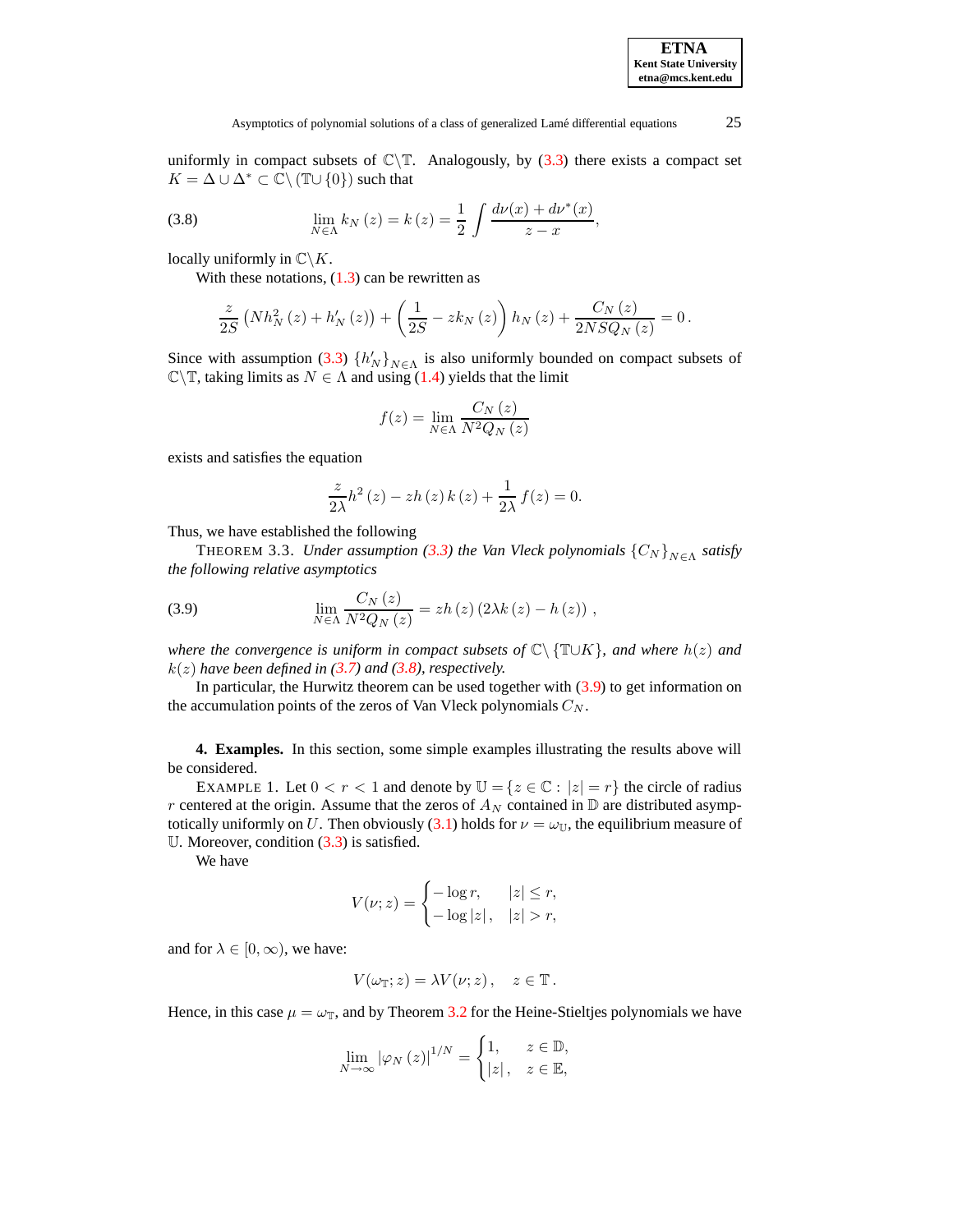26 A. Martínez-Finkelshtein, P. Martínez-González, and R. Orive

uniformly on compact subsets of the respective domains.

Furthermore, taking into account  $(3.7)$  and  $(3.8)$ ,

$$
h(z) = \int \frac{d\mu(x)}{z - x} = \begin{cases} 0, & z \in \mathbb{D}, \\ 1/z, & z \in \mathbb{E}, \end{cases} \text{ and } k(z) = \begin{cases} 1/z, & |z| > 1/r, \\ 1/(2z), & r < |z| < 1/r, \\ 0, & |z| < r. \end{cases}
$$

<span id="page-8-0"></span>Consequently,

(4.1) 
$$
\lim_{N} \frac{C_{N}(z)}{N^{2}Q_{N}(z)} = \begin{cases} 0, & z \in \mathbb{D} \setminus \mathbb{U}, \\ (\lambda - 1)/z, & 1 < |z| < 1/r, \\ (2\lambda - 1)/z, & |z| > 1/r, \end{cases}
$$

uniformly on compact subsets of  $\mathbb{C} \setminus (\mathbb{T} \cup \mathbb{U} \cup \mathbb{U}^*)$ , where  $U^* = \{z \in \mathbb{C} : |z| = 1/r\}$ .

Using Hurwitz theorem we conclude for instance that if  $\lambda \notin \{1/2, 1\}$ , the zeros of Van Vleck polynomials can accumulate only in  $\overline{D}$  or on the circle  $U^*$ . Moreover, if  $\lambda = 1$ , according to [\(4.1\)](#page-8-0) they might accumulate also in the gap between  $\mathbb D$  and  $U^*$ . In [\[1\]](#page-10-2) it was considered the case with  $S = M = N$  and  $Q_N(z) = (z^N - r^N) (1 - r^N z^N)$ , so that  $\varphi_N(z) = z^N - 1$  and  $C_N(z) = -N^2r^Nz^{N-1}(z^N + 1)$ . In this situation the limit points of the zeros of Van Vleck polynomials still lie in  $\overline{D}$ . It would be interesting to find an example when these zeros leave the unit disc.

EXAMPLE 2. Assume now that all the zeros of  $A_N$  inside  $D$  cluster asymptotically on a single point a,  $|a| < 1$ , so that  $\nu = \delta_a$ .

Let us consider first the case  $\lambda \in [0, 1]$ , where we know that  $\mu = \lambda \widehat{\delta}_a + (1 - \lambda) \omega_T$ . By  $(3.5)$ , the monic Heine-Stieltjes polynomials have the following *n*-th root asymptotics:

$$
\lim_{N} |\varphi_{N}(z)|^{1/N} = \begin{cases} |1 - \overline{a}z|^{\lambda}, & z \in \mathbb{D} \setminus \{a\}, \\ |z|^{1-\lambda} |z - a|^{\lambda}, & z \in \mathbb{E}, \end{cases}
$$

uniformly on compact subsets of the respective domains. Furthermore, by  $(3.7)$  and  $(3.8)$ ,

$$
h(z) = \begin{cases} \lambda/(z - a^*), & z \in \mathbb{D}, \\ \lambda/(z - a) + (1 - \lambda)/z, & z \in \mathbb{E}, \end{cases}
$$

and

$$
k(z) = \frac{1}{2} \left( \frac{1}{z - a} + \frac{1}{z - a^{*}} \right), \quad z \neq a, a^{*},
$$

and

$$
2\lambda k(z) - h(z) = \begin{cases} \lambda/(z-a), & z \in \mathbb{D} \setminus \{a\}, \\ \lambda/(z-a^*) - (1-\lambda)/z, & z \in \mathbb{E} \setminus \{a^*\}, \end{cases}
$$

where  $a^* = \frac{1}{a}$  $\frac{1}{a}$ . Therefore,

$$
\lim_{N \to \infty} \frac{C_N(z)}{N^2 Q_N(z)} = \begin{cases} \frac{\lambda^2 z}{(z-a)(z-a^*)}, & z \in \mathbb{D} \setminus \{a\}, \\ z \left(\frac{\lambda}{z-a} + \frac{1-\lambda}{z}\right) \left(\frac{\lambda}{z-a^*} - \frac{1-\lambda}{z}\right), & z \in \mathbb{E} \setminus \{a^*\}, \end{cases}
$$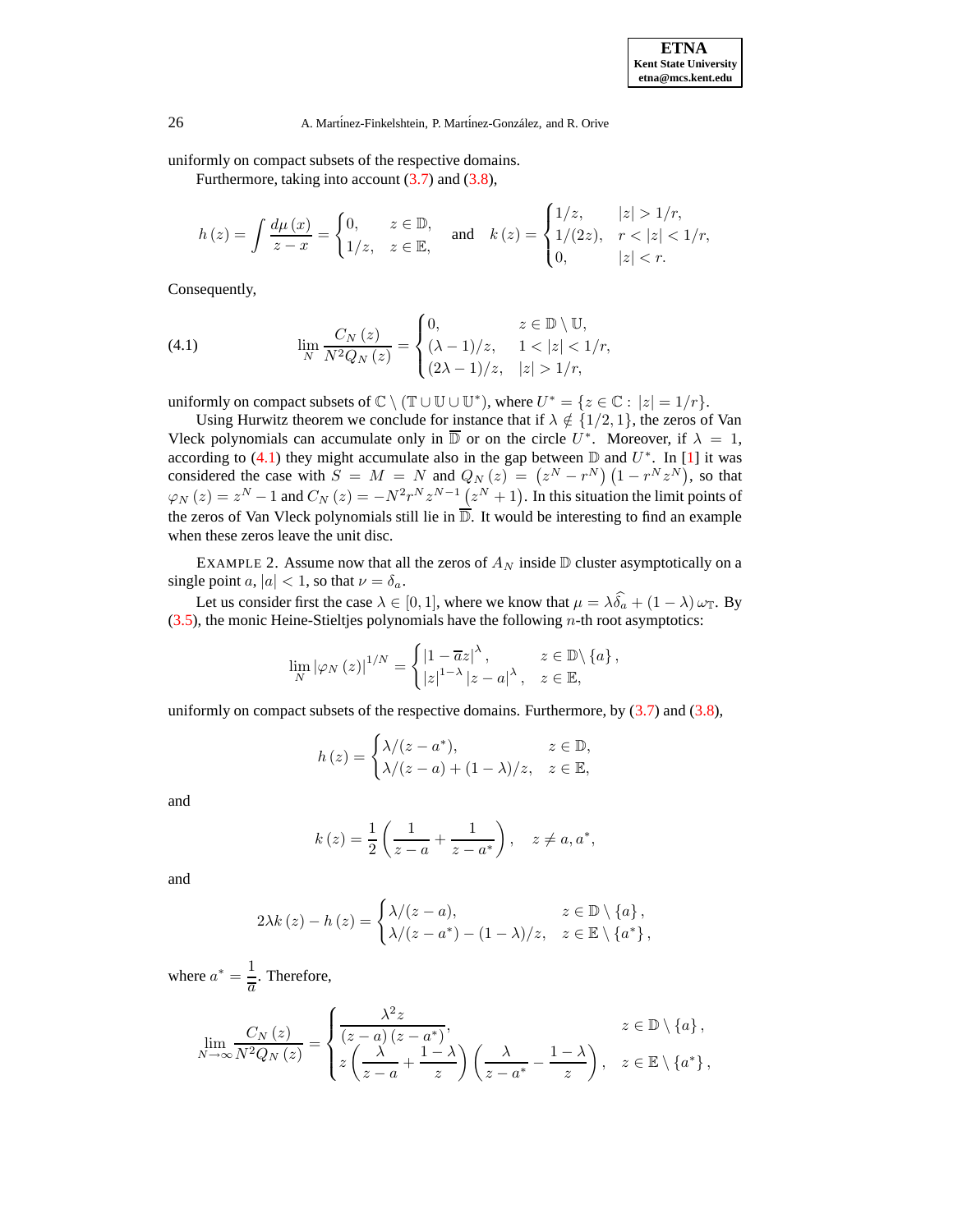uniformly on compact subsets of the respective domains.

Using the Hurwitz theorem we see that if  $\lambda = 1/2$  or  $\frac{1+|a|}{1+2|a|} \leq \lambda \leq 1$ , the zeros of Van Vleck polynomials can accumulate only either on  $\mathbb T$  or at the points 0, a and  $1/\overline{a}$ . On the other hand, if  $0 < \lambda < \frac{1+|a|}{1+2|a|}$  $\frac{1+|a|}{1+2|a|}$ ,  $\lambda \neq 1/2$ , an additional accumulation point might appear at  $\xi = \frac{\lambda - 1}{2\lambda - 1} \frac{1}{\overline{a}}.$ 

Assume now  $\lambda > 1$ ; we have seen that [\(3.4\)](#page-4-2) is still valid for such values of  $\lambda$  for which  $\lambda \widehat{\delta_a} + (1-\lambda) \, \omega_{\mathbb{T}}$  is a positive measure on T.

We know (cf.  $[5, Sect. II.4])$  $[5, Sect. II.4])$  that

$$
d\widehat{\delta}_a(t) = \frac{1}{2\pi} \frac{1 - |a|^2}{|t - a|^2} d\theta, \quad t = e^{i\theta}.
$$

Therefore,  $\lambda \widehat{\delta}_a + (1 - \lambda) \omega_{\mathbb{T}}$  is a positive measure on the whole  $\mathbb{T}$  if and only if:

$$
|t-a|^2 \le \frac{\lambda}{\lambda-1} \left(1-|a|^2\right), \quad t \in \mathbb{T};
$$

in other words,  $\mathbb T$  must be contained in the disc centered at  $a$  with radius  $\left[\left(1-|a|^2\right)\lambda/(\lambda-1)\right]^{1/2}$ . This condition is satisfied if

$$
\lambda \le \frac{1+|a|}{2|a|},
$$

and asymptotic formulas above are valid.

On the other hand, if  $\lambda > \frac{1+|a|}{2|a|}$  $\frac{1}{2|a|}$ , it is easy to see that  $\lambda \delta_a + (1 - \lambda) \omega_{\mathbb{T}}$  is positive on

$$
S_{\lambda} = \left\{ t \in \mathbb{T} : \text{Re}(\overline{a}t) \ge \frac{(2\lambda - 1)|a|^2 - 1}{2(\lambda - 1)} \right\}.
$$

In the general case we can assure only that  $supp(\mu) \subset S_\lambda$ , but in our situation we may assert additionally that supp  $\mu$  is an arc contained in  $S_\lambda$ . Indeed, for  $z \in \mathbb{T}$ ,

$$
V^{\mu}(z) = \text{const} + \lambda V^{\nu}(z) = \text{const} - \lambda \log |z - a|.
$$

Applying the maximum principle for potentials [\[5,](#page-10-4) corollary II.3.3] we conclude that the support is a connected subset of  $\mathbb T$  (that is, an arc) contained in  $S_\lambda$ . Obviously, this arc is symmetric with respect  $z_0 = a/|a|$ . When  $\lambda \to \infty$ , the arc  $S_\lambda$  tends to the limit arc  $S_{\infty} = \left\{ t \in \mathbb{T} / \mathrm{Re}(\overline{a}t) \geq |a|^2 \right\}.$ 

The considerations above can be extended to the case of an atomic measure, that is, when

$$
\nu = \sum_{i=1}^p \alpha_i \delta_{a_i}, \quad \text{with} \quad |a_i| < 1, \ \alpha_i > 0, \ i = 1, \dots, p \quad \text{and} \quad \sum_{i=1}^p \alpha_i = 1 \, .
$$

In this case,  $supp(\mu) = \mathbb{T}$  if and only if for all  $t \in \mathbb{T}$ ,

$$
\sum_{i=1}^{p} \alpha_i \frac{1 - |a_i|^2}{|t - a_i|^2} \ge \frac{\lambda - 1}{\lambda}.
$$

Otherwise, supp $(\mu)$  will consist of the union of  $\leq p$  arcs.